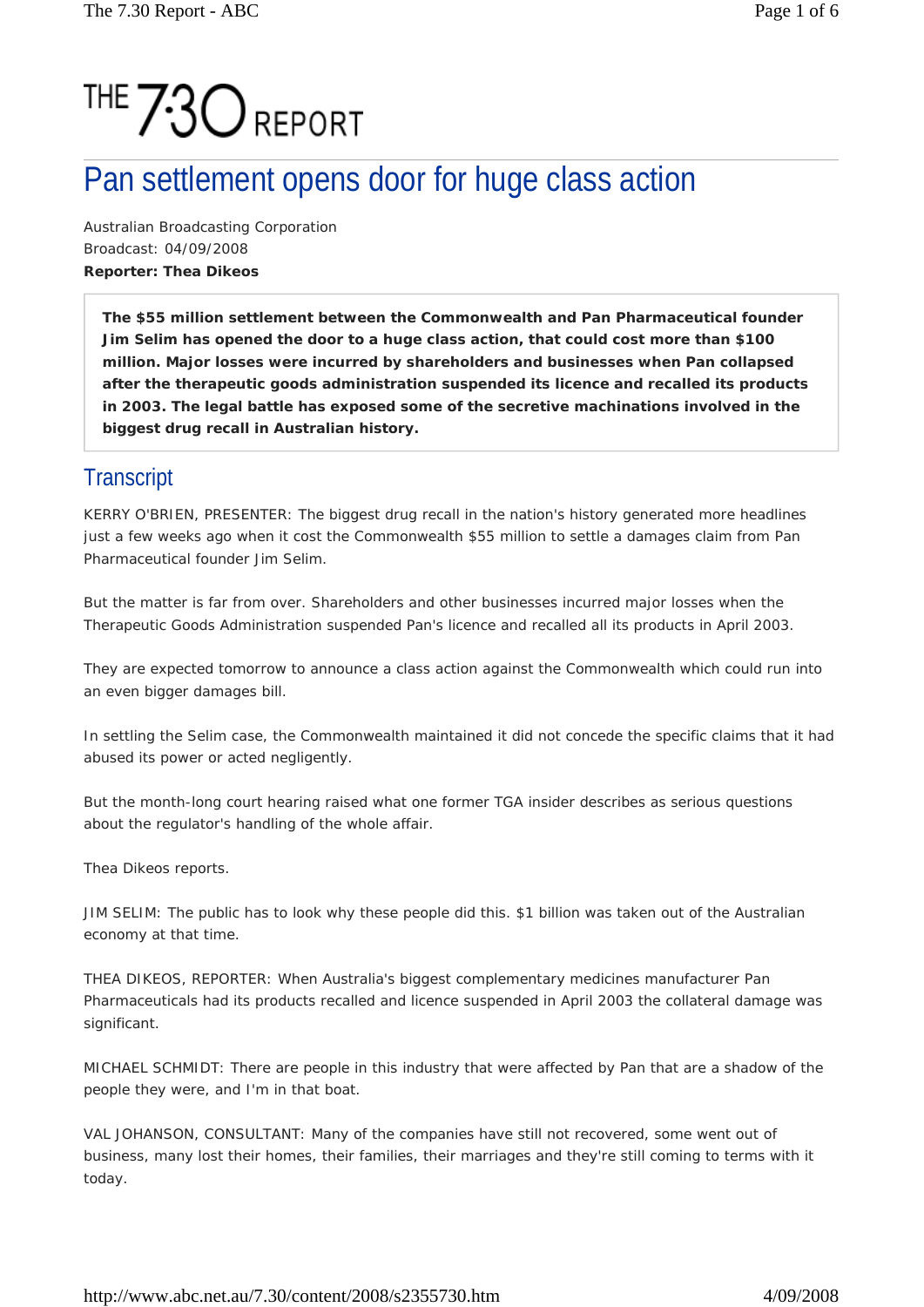THEA DIKEOS: Pan founder Jim Selim sued the Commonwealth, claiming the Therapeutic Goods Administration was negligent and had abused its powers.

After a month of hearings in the Federal Court, the Government settled the case with a \$50 million dollar payout.

ANDREW THORPE, LAWYER: How can a group of public servants, unchecked, bring down a public listed company in such a way? In our society it indicates a complete failure of whatever checks and balances there should have been to allow that to happen.

THEA DIKEOS: The TGA has declined 7.30 Report requests for an interview but at the time the Department of Health issued a statement saying "It did not concede to any of the specific allegations made in the civil claim."

While the Government has ruled out any inquiry into the actions of the TGA, at least one former insider argues the matter is far from over.

VAL JOHANSON: I don't think it's acceptable that they just say 'We're not going to have a review." I think they need a proper, full inquiry into the TGA to see why it happened, how it happened and to make sure it doesn't happens again.

THEA DIKEOS: These days Val Johanson breeds prize winning alpacas.

Between 1991 and 1995 she was head of surveillance at the TGA. During the recall she was the Executive Director of the Complementary Health Care Council.

Now she's a consultant to businesses that were affected by Pans shutdown, in what's expected to be massive class action against the Commonwealth.

VAL JOHANSON: There is a real culture of fear between the industry and the regulator, so that I've actually had two companies, they are just too fearful to put their hand up for some dollars in case the TGA targets them.

MICHAEL SCHMIDT: They are completely unanswerable to anybody and there is this culture inside the TGA of repression.

THEA DIKEOS: Michael Schmidt calculates the closure of Pan cost his emu oil business almost \$300,000.

He will be one of hundreds of participants in the looming class action

MICHAEL SCHMIDT: I want to have an opportunity, whether it be in court, whether it be in an open forum somewhere, to have those people look me in the face and apologise to me for what they did.

THEA DIKEOS: The TGA and Pan had previously locked horns in the early 1990s, when then regulator prosecuted the manufacturer for failing to advise it of changes to its evening primrose capsules.

After Pan won on appeal, the TGA took the company to the High Court and lost.

ANDREW THORPE: There was a stream of thinking in the TGA that Pan escaped on a technicality, that it really should have been convicted and that it was just a question of time before they would be able to make good that technicality of 90s, and I think that's what happened.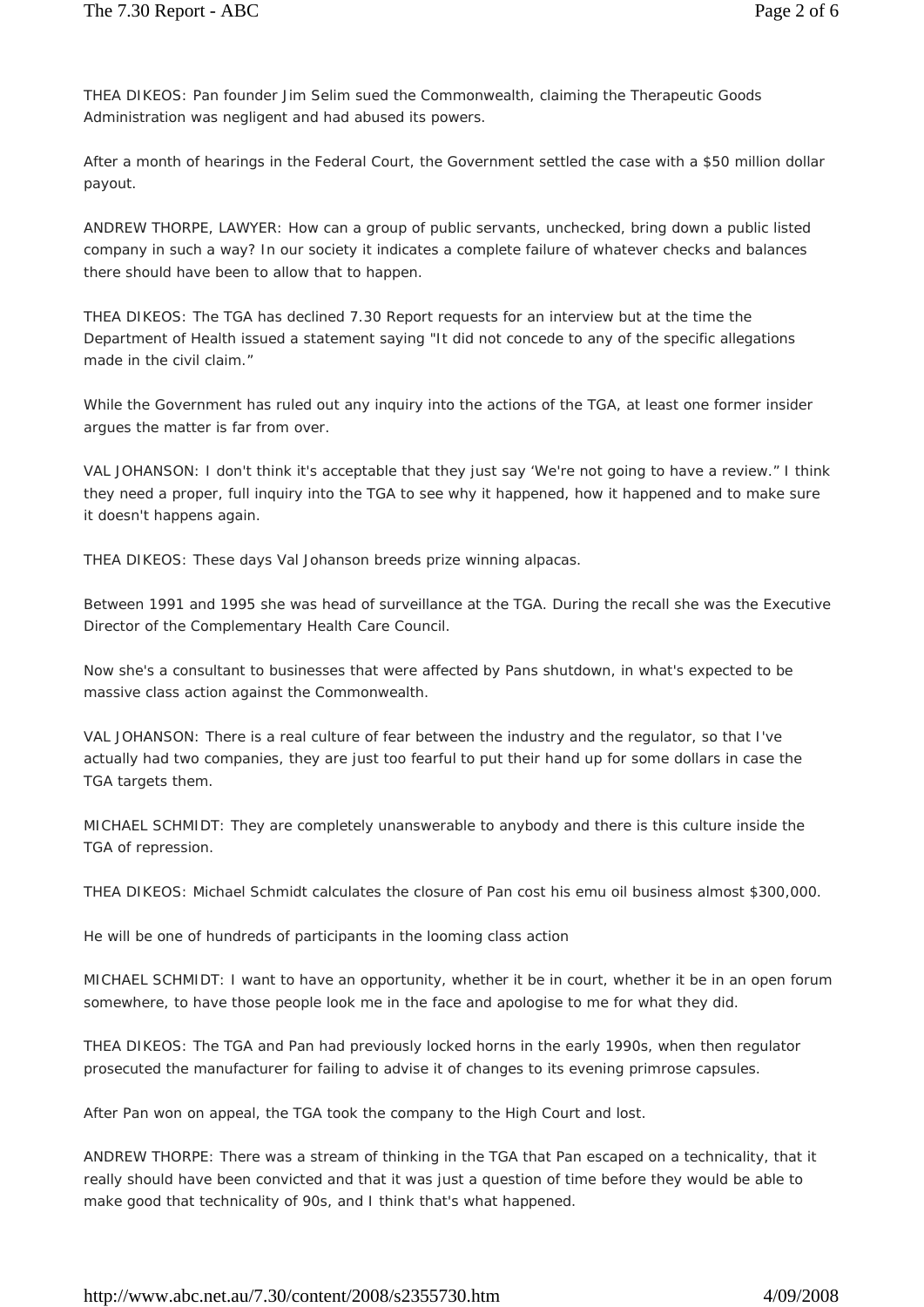THEA DIKEOS: In January 2003, Pan was back on the TGA's radar after its travel sickness tablet put 19 people in hospital.

Travacalm was recalled and tested by the TGA and found to have excessive amounts of some ingredients. But apart from that there had been no complaint against any other Pan product.

VAL JOHANSON: I am aware that Pan introduced new operating procedures to make sure that something similar could not happen again.

THEA DIKEOS: The Regulator conducted two audits of the Pan factory, the second in February, 2003,

But the TGA withheld that audit from Jim Selim and Pan until the day the TGA suspended Pan's licence, triggering the collapse of his company.

JIM SELIM: There was a shock when they turned on the 28th of April and said, well, here is a notice for suspend your company licence and here is a notice to recall all your product on the market.

(Excerpt, ABC News)

NEWSREADER: Consumers are facing the biggest drug recall in Australian history.

(End, excerpt)

THEA DIKEOS: At the time government ministers and bureaucrats were fronting the media to explain the action.

(Excerpt, interview, 23 April, 2003)

JOHN HOWARD, PRIME MINISTER: The advice is to listen to what the experts say and the experts are the Therapeutic Goods Agency. People running that are experts, I'm not.

(End, excerpt)

(Excerpt, interview, 28 April, 2003)

TRISH WORTH, FMR PARLIAMENTARY SECRETARY FOR HEALTH: The audit has found that their practices were unfortunately endemic.

DR JOHN MCEWEN, PRINCIPAL MEDICAL ADVISOR, TGA: I think that until people have had a chance to check the newspaper advertisement both tomorrow and later advertisements which may be at the end of the week or early next week, they should avoid taking their complementary or vitamin products, unless there is some very special reason for them to take them.

(End, excerpt)

THEA DIKEOS: Soon after the 2003 recall, Val Johanson met with TGA officials who admitted they hadn't tested any of the 6,000 recalled products.

VAL JOHANSON: It seemed to me obvious that you'd do some testing of the products just to confirm how significant and serious the problem was, I was told that "No, no, we hadn't done any testing because we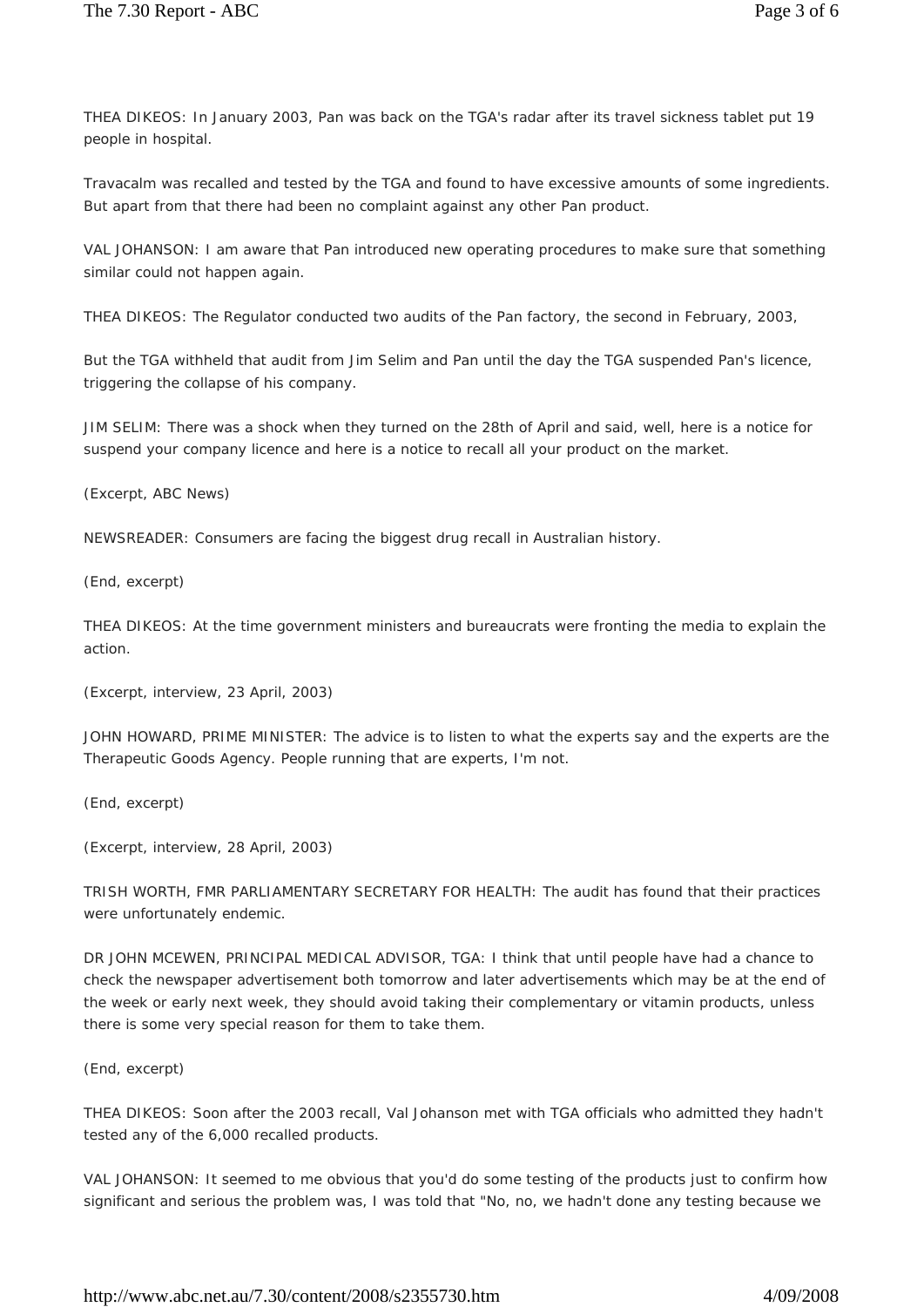wouldn't know what to test for," which I found that an extraordinary response.

THEA DIKEOS: To suspend Pan's licence without notice the TGA needed to find that there was an imminent risk of death or serious injury.

The TGA's General Manager told Senate Estimates it took this action after seeking advice from an expert advisory group it had convened.

(Excerpt, 3 June, 2003)

TERRY SLATER, GENERAL MANAGER, TGA: We had advice that there was in imminent risk of death, serious illness or serious injury, we had to move immediately.

(End, excerpt)

THEA DIKEOS: Rita MacLachlan was the bureaucrat who signed the licence suspension on behalf of the TGA.

Five years later, under cross examination in the Selim civil case, she revealed that the Expert Advisory Group charged with providing the advice didn't use the crucial words "imminent risk" in their final report.

(Court transcript, 25 July 2008)

JUSTIN GLEESON SC, BARRISTER FOR JIM SELIM: Right. You knew that the panel of six had not concluded that there was imminent risk, that being the term in the statute correct?

RITA MACLACHLAN, TGA: Yes.

(End, excerpt)

THEA DIKEOS: Rita MacLachlan maintained in court that the TGA's actions were motivated by a desire to protect the health and safety of Australian consumers.

But the TGA's conduct as a drug watch dog was called into question during the court proceedings.

The February audit that had been withheld from Pan identified five alleged critical deficiencies which could result in harmful products being distributed to the Australian community.

Pan was not given the opportunity to fix or challenge the alleged problems, and millions of tablets and capsules continued to circulate in the community.

(Court transcript, 24 July 2008)

JUSTIN GLEESON: So for a five week period between the 21st of March and 28th of April, the largest manufacturer of complementary medicines in Australia had withheld from it a belief by the TGA that there were in place five deficiencies which had produced, or were likely to produce, harmful products; correct?

RITA MACLACHLAN: Correct.

(End, excerpt)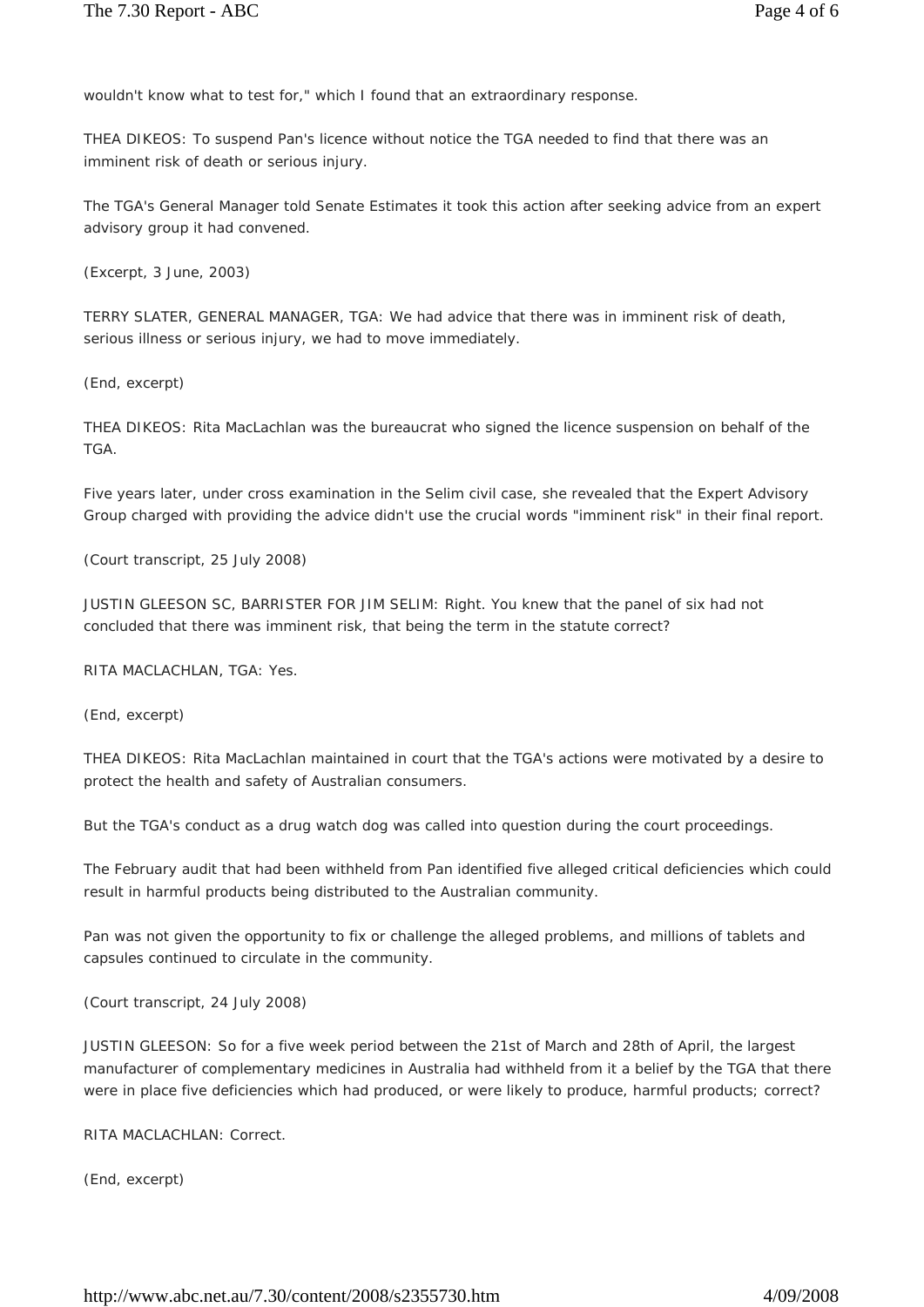VAL JOHANSON: It seems to me if the TGA had concern about safety problems with any products being supplied to the public and exported, that the first thing to do would have been to give the company an opportunity to fix any problems or alternatively, if the products had been tested and shown to be faulty, they should have been recalled straight away, not continued to be supplied for another five or six weeks.

THEA DIKEOS: Pan's lawyer Andrew Thorpe says the TGA then proceeded down another path.

ANDREW THORPE: It then obtained legal advice, then decided to implement a new strategy which involved going out to Pan, getting more evidence to allow it to shut down Pan without notice so that Pan couldn't remediate those problems, if there were any, and Pan couldn't go to the Federal Court or any other court to protect its position.

THEA DIKEOS: Two weeks into the case the presiding judge summed up the dilemma for the Commonwealth lawyers.

(Court transcript, 25 July 2008)

JUSTICE EMMETT, FEDERAL COURT: If Mr Selim succeeds, his damages are going to be huge, aren't they?

DAVID BROGAN, BARRISTER FOR THE COMMONWEALTH: Yes your honour.

JUSTICE EMMETT: And the reputations of several senior Commonwealth officers are going to be completely destroyed.

DAVID BROGAN: Yes.

THEA DIKEOS: The 7.30 Report requested interviews for this story from the Health Minister Nicola Roxon and her junior minister Jan McLucas. Both declined.

But Senator McLucas issued a statement saying "The TGA and the Department are closely examining what lessons might emerge from the Pan proceedings, and what changes (if any) might be appropriate in light of that.

THEA DIKEOS: When the Commonwealth agreed to settle the Selim civil case, other senior public servants had yet to testify.

But with the impending class action, they will be summoned to court to explain their actions.

MICHAEL SCHMIDT: This is Australia, this is the most democratic country on earth, and no Australian citizen should be treated the way that myself and other people have been treated by this body.

KERRY O'BRIEN: That report from Thea Dikeos.

#### Search the 7.30 Report

Sort by:  $\bigcirc$  relevance  $\bigcirc$  date **Search** 

#### Video